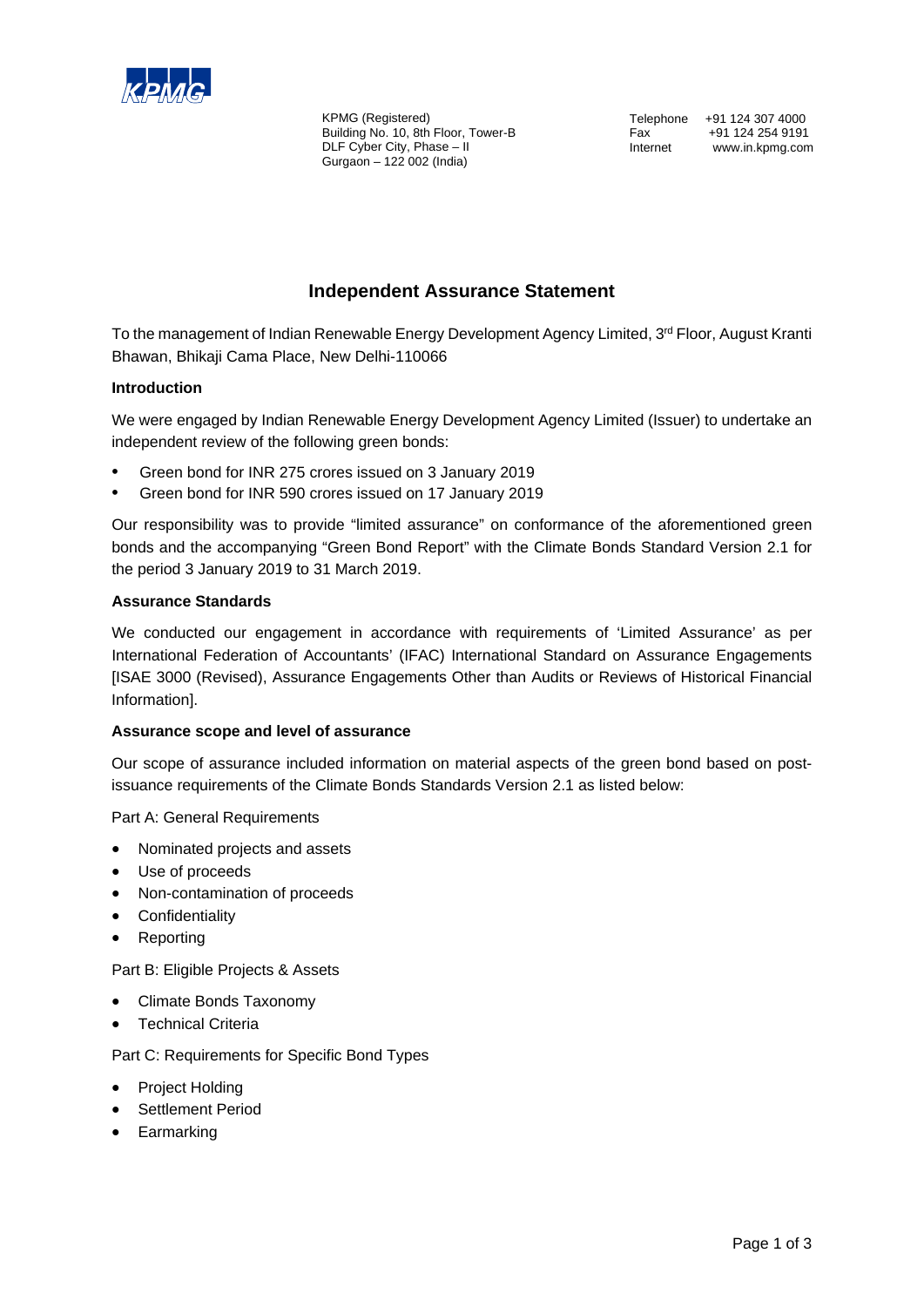## **Specific limitations and exclusions**

Our assurance process was subject to the following limitations as we have not been engaged to:

- Determine which, if any, recommendations should be implemented
- Provide assurance on information outside the defined reporting boundary and period
- Verify the Issuer's financial statements & economic performance
- Verify the Issuer's statements that describe expression of opinion, belief, aspiration, expectation, aim or future intention and national or global socio-economic and environmental aspects provided by the Issuer

## **Work undertaken**

We planned and performed our work to obtain all the evidence, information and explanations that we considered necessary to obtain a meaningful level of assurance in relation to the above scope. The procedures we performed, which are set out in more detail below, were based on our professional judgment and included, as appropriate, inquiries, observation of processes performed, inspection of documents, evaluating the appropriateness of reporting policies and agreement or reconciliation with underlying records. We believe that the procedures we have performed and the evidence we have obtained are sufficient and appropriate to provide a basis for our limited assurance conclusion.

To reach our conclusion we:

- Checked the Issuer's Green Bond Framework that includes processes, systems and controls in place for management of bond proceeds; investment areas for green bond proceeds and intended types of temporary investment instruments for the management of unallocated proceeds;
- Read sections of the bond disclosure documentation that also support the objects of the green bond issue, investment areas, earmarking of proceeds, reporting on use of proceeds and intended types of temporary investment instruments for the management of unallocated proceeds;
- Conducted interviews with management and key staff responsible for the green bond to understand how the processes, systems and controls defined in the Green Bond Framework have been implemented post issuance of the bond;
- Checked the list of projects to which bond proceeds have been allocated and their conformance with the criteria defined in the Green Bond Framework, bond disclosure documentation and Part B of the Climate Bonds Standard;
- Checked sample set of loan sanction letters approved by Issuer's management for disbursement to projects that includes the description of the nominated projects and assets and purpose of the loan disbursed; and
- Confirmed the amount of bond proceeds allocated to nominated projects and assets through examination of Issuer's internal system for tracking use of proceeds and statement of accounts of the Issuer

## **Conclusions**

The following conclusion is based on the work performed and evidence obtained and the scope of our assurance engagement described above.

Nothing has come to our attention to suggest that the Issuer and their green bonds issued on 3 January 2019 and 17 January 2019 and the accompanying "Green Bond Report" are not, in all material respects, conforming to the post-issuance requirements of the Climate Bonds Standard Version 2.1 during the period from 3 January 2019 to 31 March 2019.